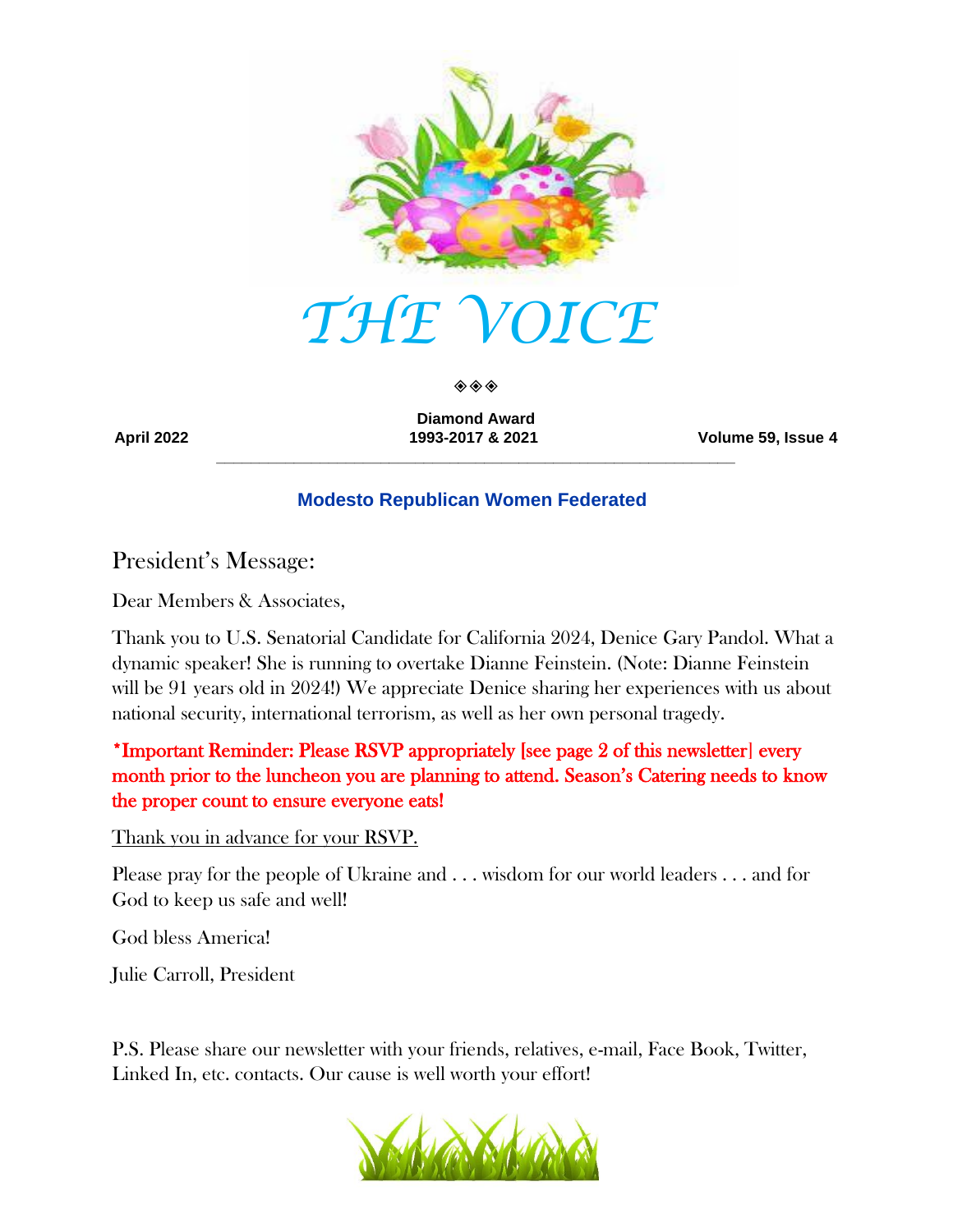

Next Meeting: April 12th, 2022 Season's Catering 945 McHenry Ave, Modesto Time: 11:30 to 1:30 pm Cost: \$17 per person **\*RSVP (209) 567-3399 or** ModestoRWF@gmail.com \*\*RSVP No later than the Saturday Prior! The Masseum of the is not here; He has risen,

April 10<sup>th</sup> – Palm Sunday Matthew 28:6, NIV April 15th – Good Friday and Passover





 just as he said. Come and Upcoming Dates/Events see the place where He lay."

April 17<sup>th</sup> - Easter **Board of Directors :**  President: Julie Carroll 1st Vice President: Pat Brazelton 2nd Vice President: Vickie Godkin Recording Secretary: Linda Ridenour CFRW Treasurer: Lydia Kanno

Membership:

Renewal  $= 43$ 

 $New = 21$ 

Associates = 8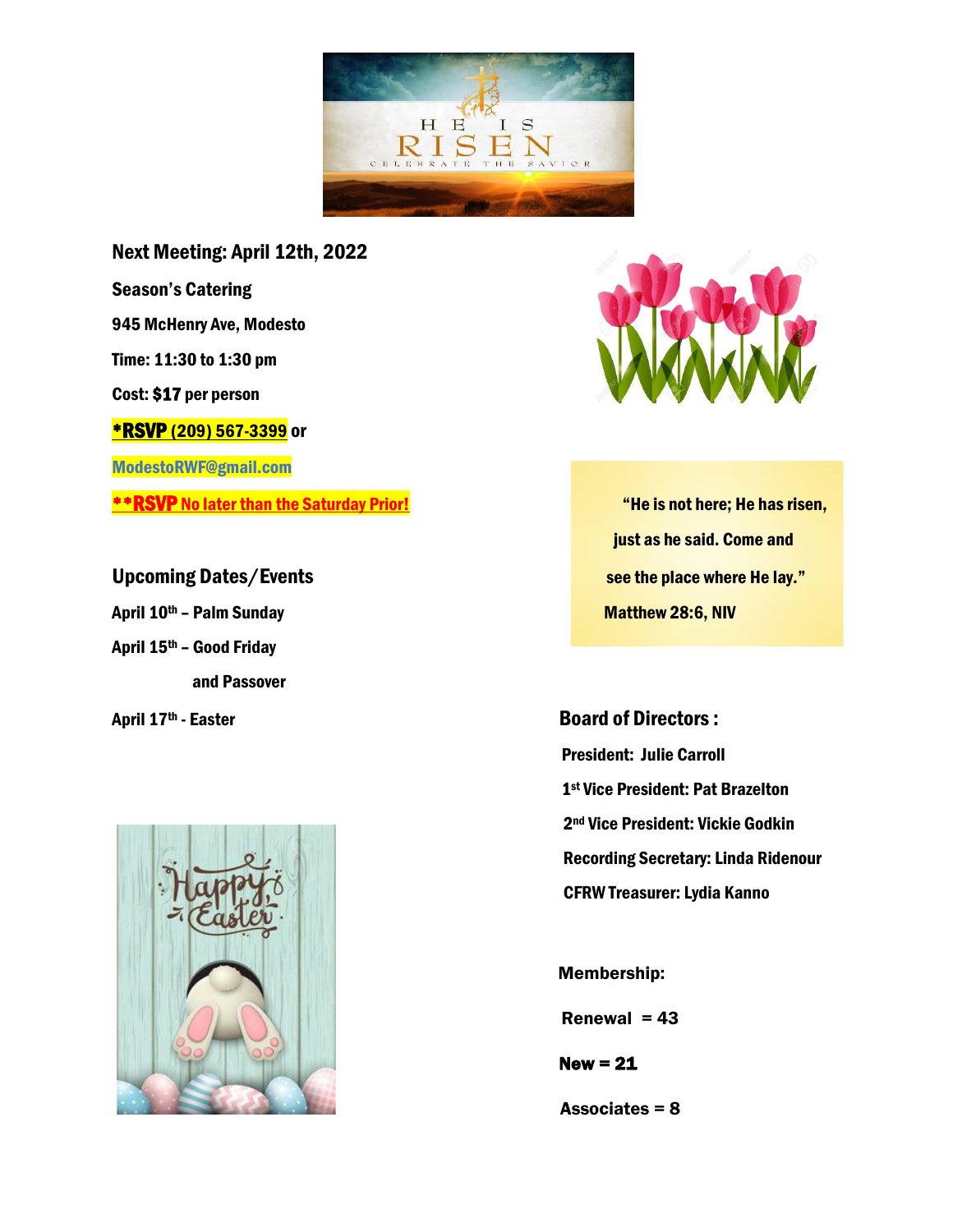



# **April Featured Speaker:** Donna Linder

# **Clerk Recorder**

## **Donna Linder**

## **Clerk Recorder, Registrar of Voters, Commissioner of Civil Marriages**

Donna Linder has worked in various capacities in every unit within the Department, including as the Assistant Clerk-Recorder & Registrar of Voters for the past several years. She has personally worked on 32 elections over the past 15 years and worked as the lead Manager in several of those elections. She is a Certified California Document Examiner and registered as a California Election Official. This combination of skills and experience allows her to maintain the high level of integrity, commitment and competence Stanislaus County citizens both expect and deserve.

Ms. Linder was elected Clerk-Recorder, Registrar of Voters in June of 2018. The Clerk Recorder's office has three primary functions:

#### **Clerk /Vital Records Functions:**

Issues copies of birth, death and marriage certificates and Issues and registers marriage licenses, Performs civil marriage ceremonies, Maintains records of all marriages, births and deaths occurring within Stanislaus County, Files statements of economic interests, environmental impact reports and fictitious business name statements, Registers notaries public, process servers, professional photocopiers, legal document assistants (LDAs) and unlawful detainer assistants (UDAs), Acts as passport agent for applications.

#### **Recorder Functions:**

Preserves the official archive of legally recordable documents, Records or files authorized documents and maps, Issues certified copies of recorded documents.

#### **Elections Functions:**

Conducts federal, state, county, school district, special district elections and municipal election by contract, Register voters and update their files as they move or change name or political party, Assist military and overseas civilian voters, File campaign paperwork and documents for candidates and elected officials, Design and proofread Sample Ballot Pamphlets and ballots, Set Precincts for each election based on district lines and population, Survey Polls for Americans with Disabilities Act compliance, Recruit and train poll workers, Count vote by mail and poll ballots.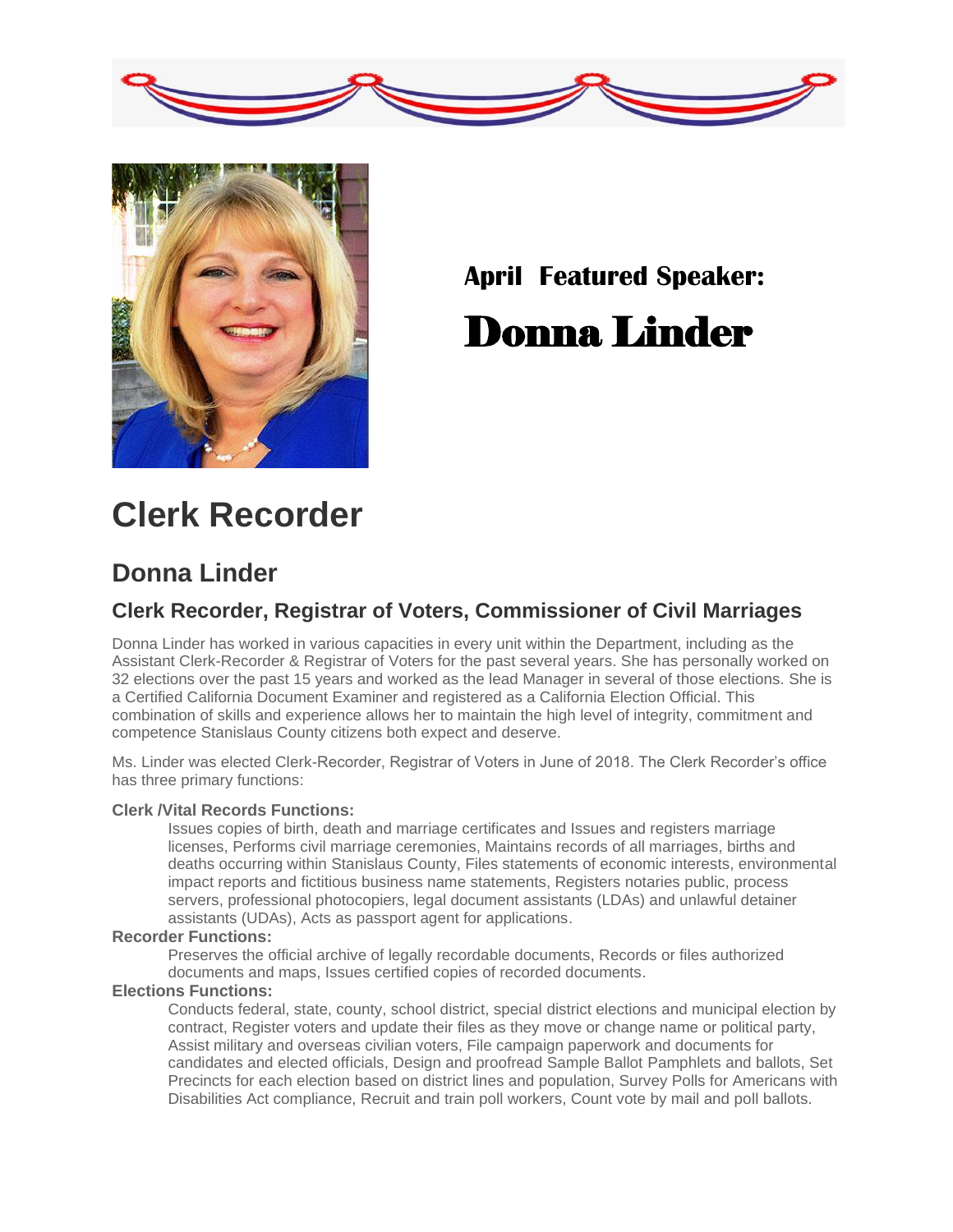



**Jump in and do your part – volunteer to help at our voting polls! There are a multitude of ways to assist – no matter how limited you may be with your time, physical abilities, etc. Polls volunteering is fun, rewarding and you are VERY MUCH NEEDED!! How about giving volunteering a good head scratch!!?**

**For more information, contact:**

**Lea Williams, Director of Election Integrity of CA**

**Lwilliams@gop.com**

**Lea will direct you to your local Election Integrity Officer.**

**Thank you in advance for your participation!**

## **LET'S FIGHT FOR HONEST ELECTIONS!!**



**\*\*MIDTERM ELECTIONS COMING SOON\*\***

# **ON JUNE 7TH, 2022!!**

THIS IS WHAT HAPPENS IF WE DON'T VOTE!!

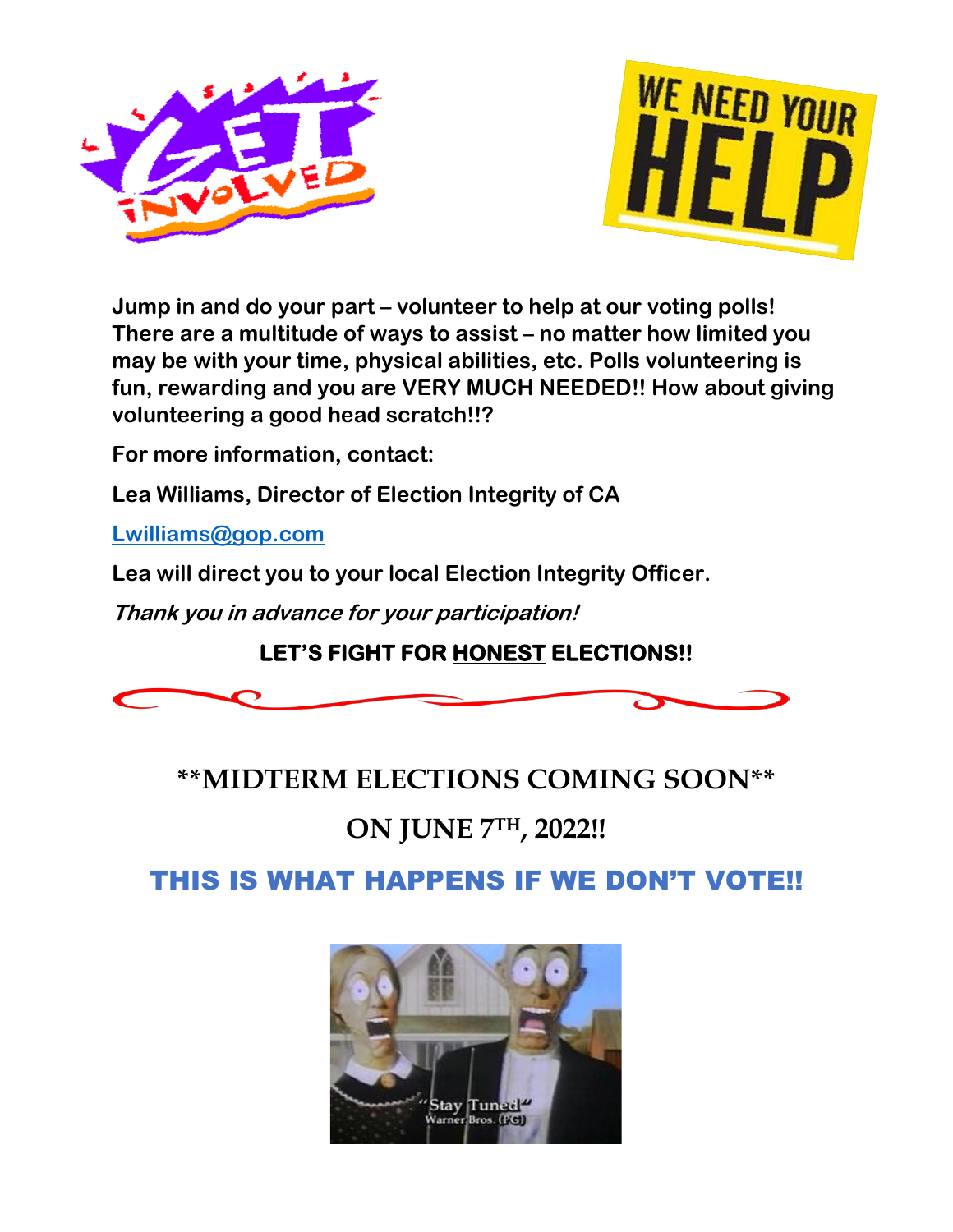

#### **MRWF Snippets and more . . . by J D Godkin,**

From time to time random thoughts, events and encouraging stuff really do make Modesto Republican Women Federation [MRWF] really zing even more!!

And . . . this little corner of your monthly newsletter will try to share these tidbits with you. Your contributions are welcome, needed and appreciated!!

Our 2022 Reagan Dinner was the epitome of another of MRWF's resounding successes thanks to Lydia and her exemplary team! A loud and long 'Thank you!!' Great food and fun! Really neat raffle prizes, too!

Sheriff Mark Lamb, this year's guest speaker, was outstanding. His insights into law and order, human trafficking and the fentanyl crisis, for example, were quite an awakening for many attending.

One attendee gasped when Sheriff Lamb explained how one of his deputy's questioning a young woman suspected of crossing the border illegally asked about some pills she had in her possession.

"They are not illegal drugs," explained the woman. "I know I would likely be raped several times on my journey. These are 'Morning After' pills." Sheriff Lamb shared numerous stories and perspectives, including Ronald Reagan quips.

A friend shared another 'Reagan-ism' with several of us after the dinner.

It seems Reagan was campaigning in the Midwest, speaking to farmers and ranchers, when he came across a group who agreed to hear what the politician had to say.

Looking around the barn for something to stand on in hopes of being seen better, Mr. Reagan noticed several large bags stacked against a brick wall.

He climbed up on the bags and proceeded to deliver his message.

Finishing, Mr. Reagan thanked his audience, then looking down noticed he was standing on bags of fertilizer and smiled, 'In all the years I have been campaigning, this is the first time I have ever done it from a Democratic platform!"

**..............................................................................................................................................................**

Until next month . . .



MRWF member Karen Knox has generously – and frequently -

donated her beautiful handmade handbags for our

"Share the Purse" drawings.

Thank you for your time, talent, and generosity, Karen!!